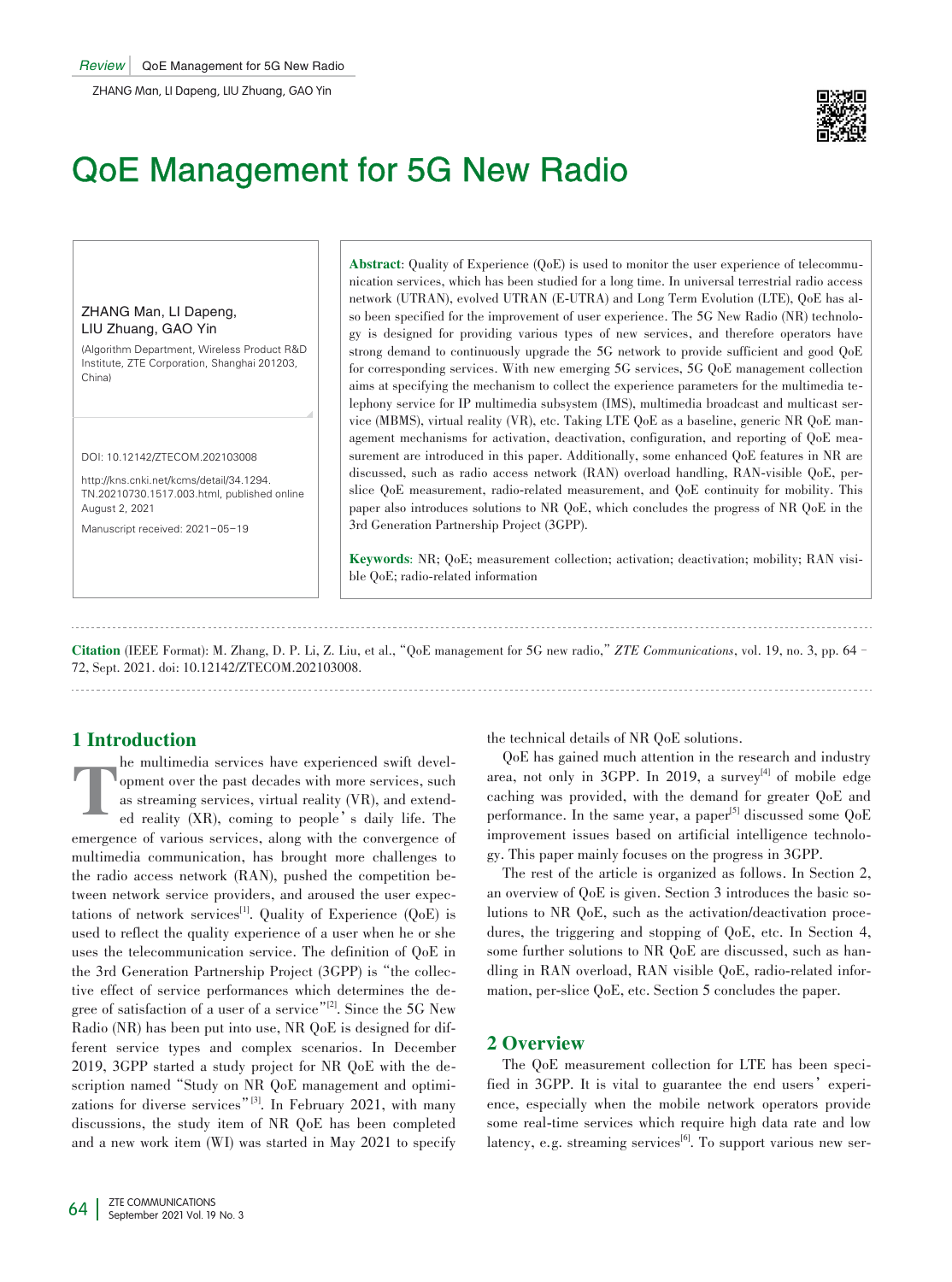vice types and scenarios in 5G NR, the enhancement for QoE is discussed in Rel-17. NR QoE takes LTE QoE as a baseline. The main features of LTE QoE can be categorized into three parts as follows. The first is that both signaling based and management based cases are allowed. The second is that the LTE QoE feature is activated by trace function. The last is about the transfer of application layer measurement configuration and application layer measurements. To be specific, the application layer measurement configuration received from Operations, Administration and Maintenance (OAM) or core network (CN) can be encapsulated in a transparent container, which is forwarded to user equipment (UE) in a downlink radio resource control (RRC) message; the application layer measure– ments received from UE's higher layer can be encapsulated in a transparent container and sent to the network in an uplink  $RRC$  message<sup>[7]</sup>.

NR QoE supports the functionality of application layer measurement collection, which could collect the application layer measurement results of diverse services. Since there have been more newly introduced service types provided by operators, the supported service types of QoE have also been expanded. The currently supported service types in NR QoE include streaming services<sup>[8]</sup>, multimedia telephony service for IP Multimedia Subsystem (IMS) services<sup>[9]</sup>, AR<sup>[10]</sup>, multimedia broadcast and multicast service (MBMS)<sup>[11]</sup>, and XR. Meanwhile, the support for additional service types is not precluded.

The potential solutions to NR QoE include some basic procedures, such as the activation and deactivation procedures, QoE measurement triggering and stopping, and the release of QoE measurement configuration. There are some additional solutions aside from the basic procedures, including QoE measurement handling at RAN overload, supports for mobility, RAN visible QoE measurement, radio-related measurement and information, and per-slice QoE measurement. The remaining of the paper would describe the QoE solutions and procedures in detail. The main QoE mechanisms are depicted in Fig. 1, based on the primary part which performs the mechanism.

# 3 Management Mechanisms for NR QoE Measurement Collection

#### 3.1 Activation

The activation of NR QoE could be divided into two types: one is signaling-based activation, the other is managementbased activation. The main difference between the two types is that, the signaling based activation is configured by OAM and triggered by the core network (CN), while the managementbased activation is configured and triggered by OAM.

In signaling-based activation of QoE, specifically, OAM sends the QoE measurement configuration to CN, and it is CN to initiate the activation of OoE and to send the OoE measurement configuration to the new generation radio access network



▲Figure 1. Diagram for NR QoE mechanisms

(NG-RAN) node. The NG-RAN node sends the QoE measure‑ ment configuration to the UE access stratum (AS) layer via RRC message. After receiving the QoE measurement configuration, the UE AS layer sends it to the UE APP layer.

In management-based activation, the OAM sends the QoE measurement configuration directly to the NG-RAN node, without the involvement of CN. The NG-RAN node would find multiple qualified UE or UE that meets the criteria for QoE measurement (e.g. area scope, application layer capability, service type, etc.). Then the NG-RAN node sends the QoE measurement configuration to the specific UE or multiple qualified UE via RRC message. The steps after that are similar to the signaling-based activation. The procedures for QoE activation are shown in Fig. 2.

Multiple simultaneous QoE measurements for UE could be supported, the details of the technique would be discussed in the normative phase, and whether each QoE measurement could be configured per service type will also be discussed then.

# 3.2 Deactivation

In accordance with the activation procedures, the deactivation of QoE could also be divided into signaling-based deactivation and management-based deactivation. Similarly, the signaling-based deactivation is configured by OAM and triggered by CN, while the management-based deactivation is configured and triggered by OAM.

In signaling-based deactivation, the OAM sends a deactivation indication to CN to configure the deactivation for OoE. After receiving the deactivation indication, the CN initiates the deactivation of QoE measurement and sends the deactivation indication to the NG-RAN node. The deactivation indication is used to indicate which QoE measurement is to be deactivated. After receiving the deactivation indication, the NG-RAN node sends the deactivation indication to the UE AS layer via RRC message, and the AS layer sends the deactivation indica-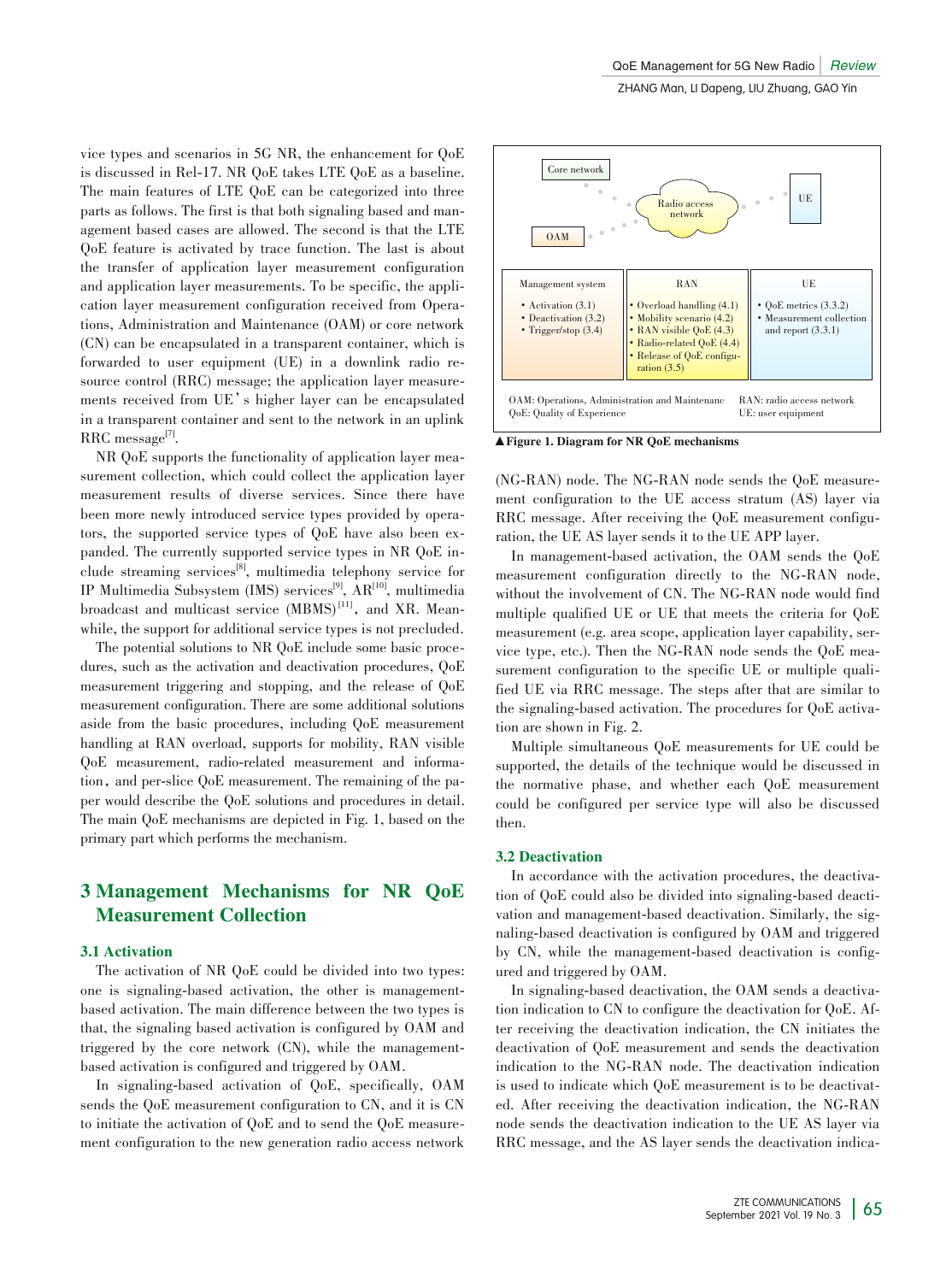tion to the UE APP layer.

In management-based deactivation, the OAM configures the deactivation of QoE and sends the deactivation indication to the NG-RAN node directly without the involvement of CN. After receiving the deactivation indication from the OAM, the NG-RAN node sends the deactivation indication to UE AS lay– er via an RRC message. The following steps are similar to the signaling-based deactivation. The procedures for QoE deactivation are shown in Fig. 3.

# 3.3 QoE Measurement Reporting

## 3.3.1 QoE Measurement Reporting Procedure

After receiving the QoE measurement configuration, the UE APP layer starts QoE measurement collection based on the configuration. UE APP layer generates the QoE reports according to the QoE measurement results, and once it is the time configured to report QoE measurement, the UE APP layer

sends the QoE report to the UE AS layer. UE AS sends the QoE report to NG-RAN node via RRC message, and in particular, via a separate signalling radio bearer (SRB) aside from current SRBs. The separate SRB is used to differentiate the QoE report from other SRB transmissions, because the priority of the QoE report is lower than any other SRB transmission.

As stated in the overview, the QoE report sent via RRC message from UE's higher layer can be transparent containers with the measurement results encapsulated together. Hence, from the NG-RAN side, the contents in the QoE report container are totally transparent, i. e., the NG-RAN node is not able to get the QoE measurement results for the optimization of itself. Another discussion about RAN visible QoE, focusing on QoE measurement visible at the NG-RAN side, will be introduced in the next part of this paper. The NG-RAN node would send the QoE report container to the final destination configured by OAM, e. g., the trace collection entity (TCE) or measurement collection entity (MCE). The procedure is shown





▲Figure 3. QoE deactivation procedures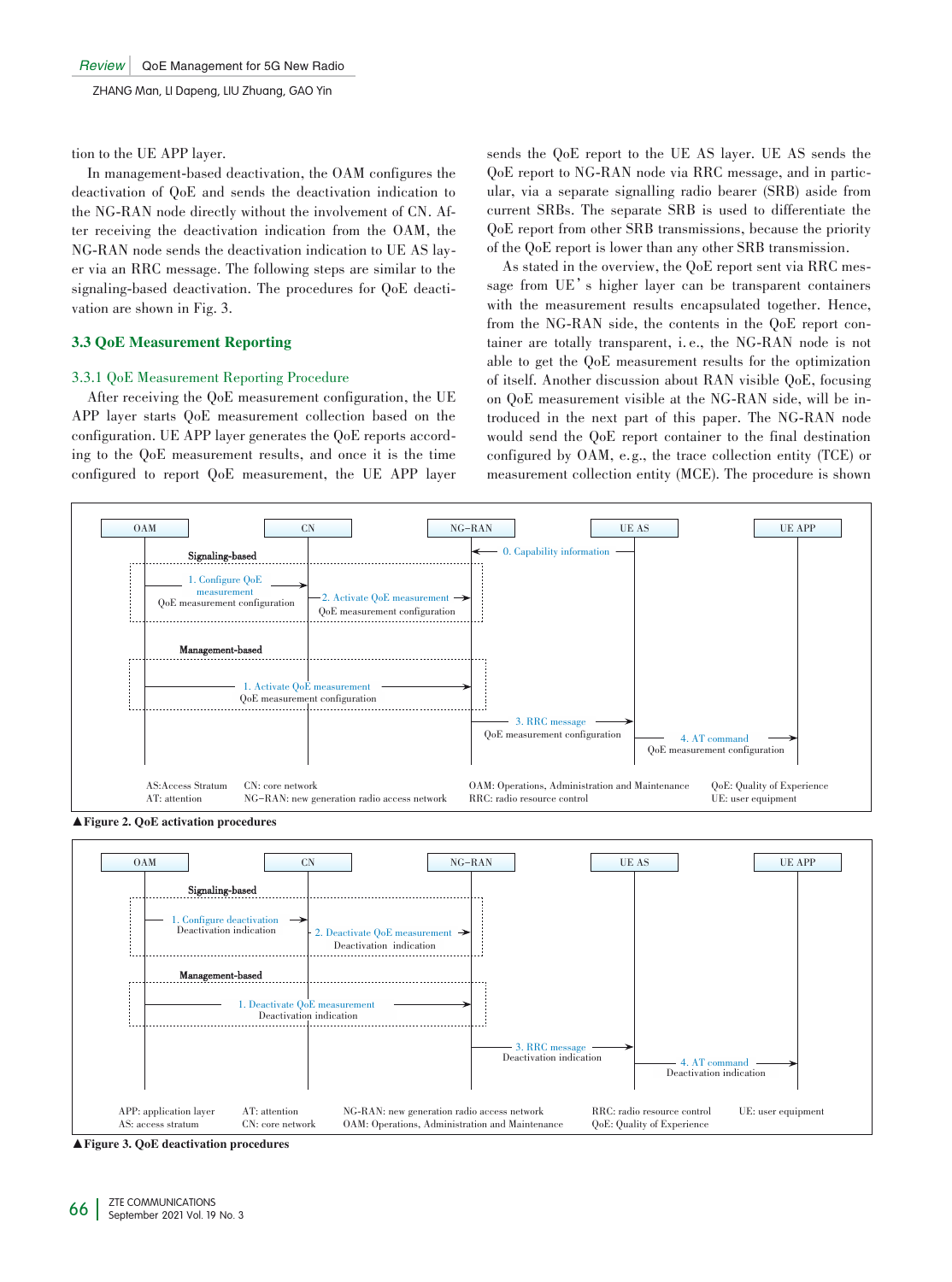in Fig. 4.

# 3.3.2 QoE Metrics

The QoE report is the result of a series of QoE metrics data collected by the UE. QoE metrics are valid for the quality of the supported services provided by the operators. Examples of some QoE metrics for MTSI<sup>[9]</sup> are provided in Table 1.

# 3.4 QoE Measurement Triggering and Stopping

It has been stated above that the activation and deactivation configurations are generated by OAM. Accordingly, the criteria for triggering and stopping QoE measurement are also configured by OAM. The currently approved criteria to realize the triggering and stopping of QoE are time-based and thresholdbased criteria.

• Time-based criteria: When it is the configured time to trigger or stop the QoE measurement, the QoE measurement would be triggered or stopped. This is implemented by reusing the mechanisms for the start and stop of QoE specified in LTE. Fig. 5 depicts the time-based criteria.

• Threshold-based criteria: When the given thresholds to trigger or stop the QoE are passed, the QoE measurement would be triggered or stopped consequently. Fig. 6 depicts the threshold-based criteria.

# 3.5 Release of QoE Measurement Configuration

The QoE measurement collection and reporting would not

last forever, i.e., the QoE measurement configuration for QoE measurement reporting should be released at some particular timing. The NG-RAN node has such ability to issue a release of QoE measurement configuration for UE, as long as the session for QoE measurement reporting is completed. In another case where UE hands over to a network that does not support QoE, RAN may need to release an ongoing QoE configuration.

# 4 Enhanced Features and Solution to NR QoE

# 4.1 QoE Measurement Handling at RAN Overload

Due to the extended bandwidth and various service types in 5G era, the RAN is confronted with more challenges to support the high burden of radio access. RAN overload, as depicted in Fig. 7, is an alarming problem that could probably happen, especially when  $QoE$  is supported, with extended pressure to transfer the QoE configuration and report.

Since RAN overload is an important situation, the reaction to RAN overload should not simply deactivate the QoE measurements. Instead, the QoE data information at RAN overload is necessary to be collected, and could be reported later to prevent aggravating the overload. In other words, it is vital to capture QoE data during periods of RAN overload. But on the other hand, persistent reporting might contribute to RAN overload<sup>[12]</sup>. Temporary stop and restart of QoE reporting could



<sup>▲</sup> Figure 4. QoE measurement reporting procedure

| <b>VTable 1. Multimedia telephony service for IMS (MTSI) QoE metrics</b> |                                                                                                                                                                                               |
|--------------------------------------------------------------------------|-----------------------------------------------------------------------------------------------------------------------------------------------------------------------------------------------|
| OoE Metric                                                               | Description                                                                                                                                                                                   |
| Corruption duration<br>metric                                            | The time period from the NTP time of the last good frame before the corruption to the NPT time of the first subsequent good frame                                                             |
| Successive loss of RTP<br>packets                                        | The number of RTP packets lost in the successive per media channel                                                                                                                            |
| Frame rate                                                               | The playback frame rate is equal to the number of frames displayed during the measurement resolution period divided by the time duration (in seconds) of<br>the measurement resolution period |
| Jitter duration                                                          | Jitter happens when the absolute difference between the actual playback time and the expected playback time is larger than JitterThreshold milliseconds                                       |
| Sync loss duration                                                       | Sync loss happens when the absolute difference between value A and value B is larger than SyncThreshold milliseconds                                                                          |
| Round-trip time                                                          | The RTT consists of the RTP-level round-trip time, plus the additional two-way delay due to buffering and other processing in each client                                                     |
| Average codec bitrate                                                    | The bitrate is used for coding "active" media information during the measurement resolution period                                                                                            |
| Codec information                                                        | The codec information metrics contain details of the media codec settings used in the receiving direction during the measurement resolution period                                            |
| NTP: network time protocol                                               | QoE: Quality of Experience<br>RTT: round-trip time<br>RTP: real-time transport protocol                                                                                                       |

ZTE COMMUNICATIONS September 2021 Vol. 19 No. 3 67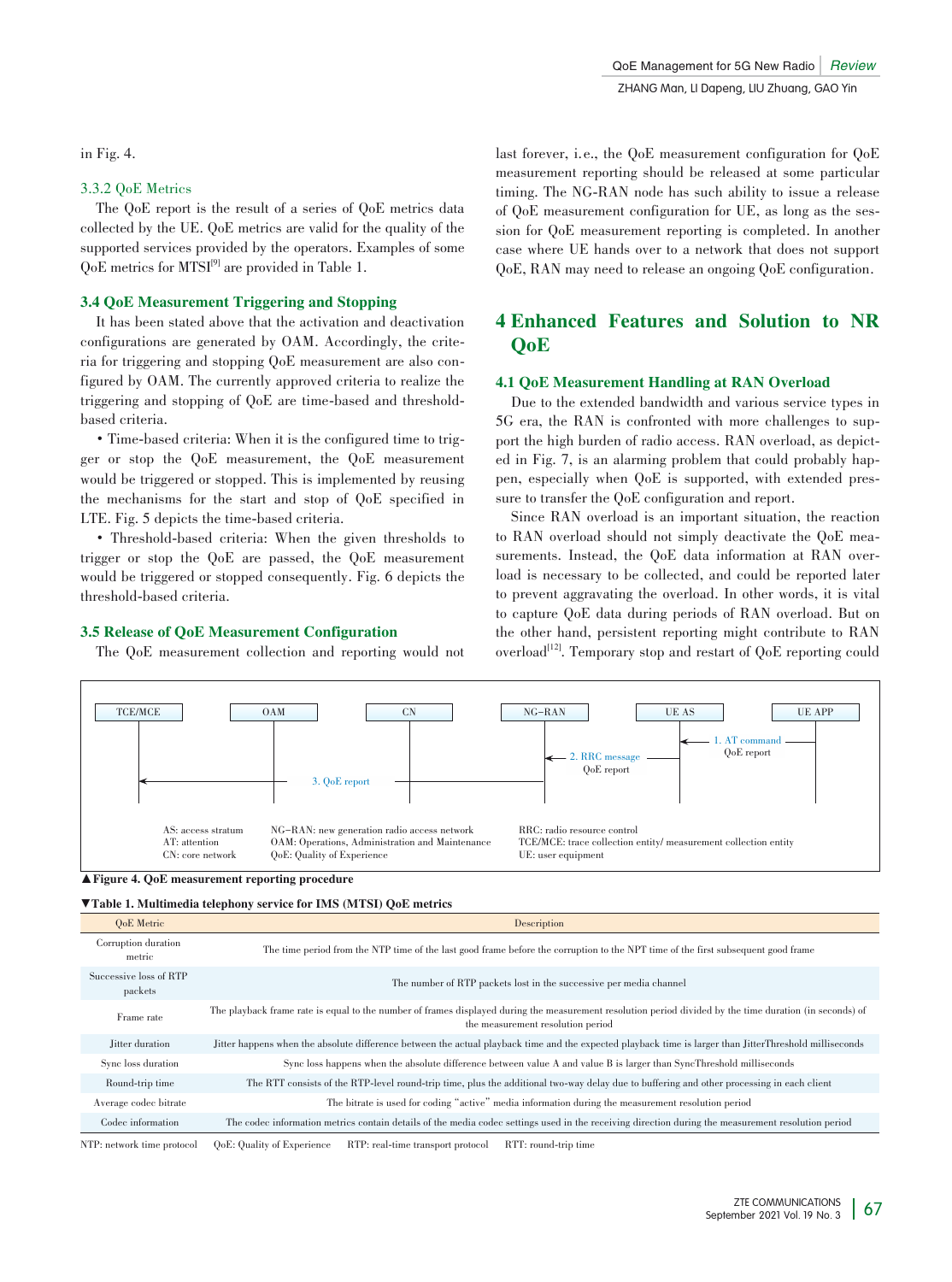be useful functionality to handle RAN overload.

At the current stage, as shown in Fig. 8, RAN could take actions in the following three aspects to handle RAN overload:

- ·Stop new QoE measurement configurations
- ·Release existing QoE measurement configurations
- ·Pause QoE measurement reporting.

A specific diagram for procedures of RAN pausing the QoE reporting is shown in Fig. 9. Firstly, when RAN detects overload, it should send a request to UE AS to pause the QoE reporting. After that, RAN should send an indication to the management system about the temporary stop of the QoE report. When UE AS receives the request, it should inform the UE APP to temporarily stop the QoE reporting. After the RAN overload issue has eased off, RAN could resume the QoE measurement reporting that has been paused, indicating the UE to send the stored QoE report during the RAN overload.

Future works will focus on the detailed technical specifications of the pause/resume mechanisms, including whether to pause/resume for all QoE reports or per-QoE configuration, the time limit for UE to store the QoE reports, the limit for the stored report size, etc.

## 4.2 Support for Mobility

## 4.2.1 Intra-System Intra-RAT Mobility

With the development of modern traffic such as shared bikes, subway and high-speed railways, it is easier for people to move from one spot to another. Based on that consideration, the mobility scenario is a feature that should be enhanced in NR QoE. In the normative phase of Rel-17, the QoE continuity of intra-RAT mobility would be specified, to enable measurement of the impact of the mobility on the application and users'QoE. The intra-system intra-RAT mobility scenarios are categorized into intra-node and inter-node scenarios depicted in Figs. 10(a) and 10(b).

For the intra-node mobility scenario, the QoE measurement reporting for signaling-based and management-based QoE should both be support-

ed. No matter before or after the UE handover, the served NG-RAN node is the same. Hence, there is no need to consider how to transfer the OoE measurement configuration from the source to the target. Both signaling-based and management-based QoE could be supported without much difficulty.

For the inter-node mobility scenario, UE





▲Figure 6. Threshold-based criteria





▲Figure 8. Handling solutions of RAN overload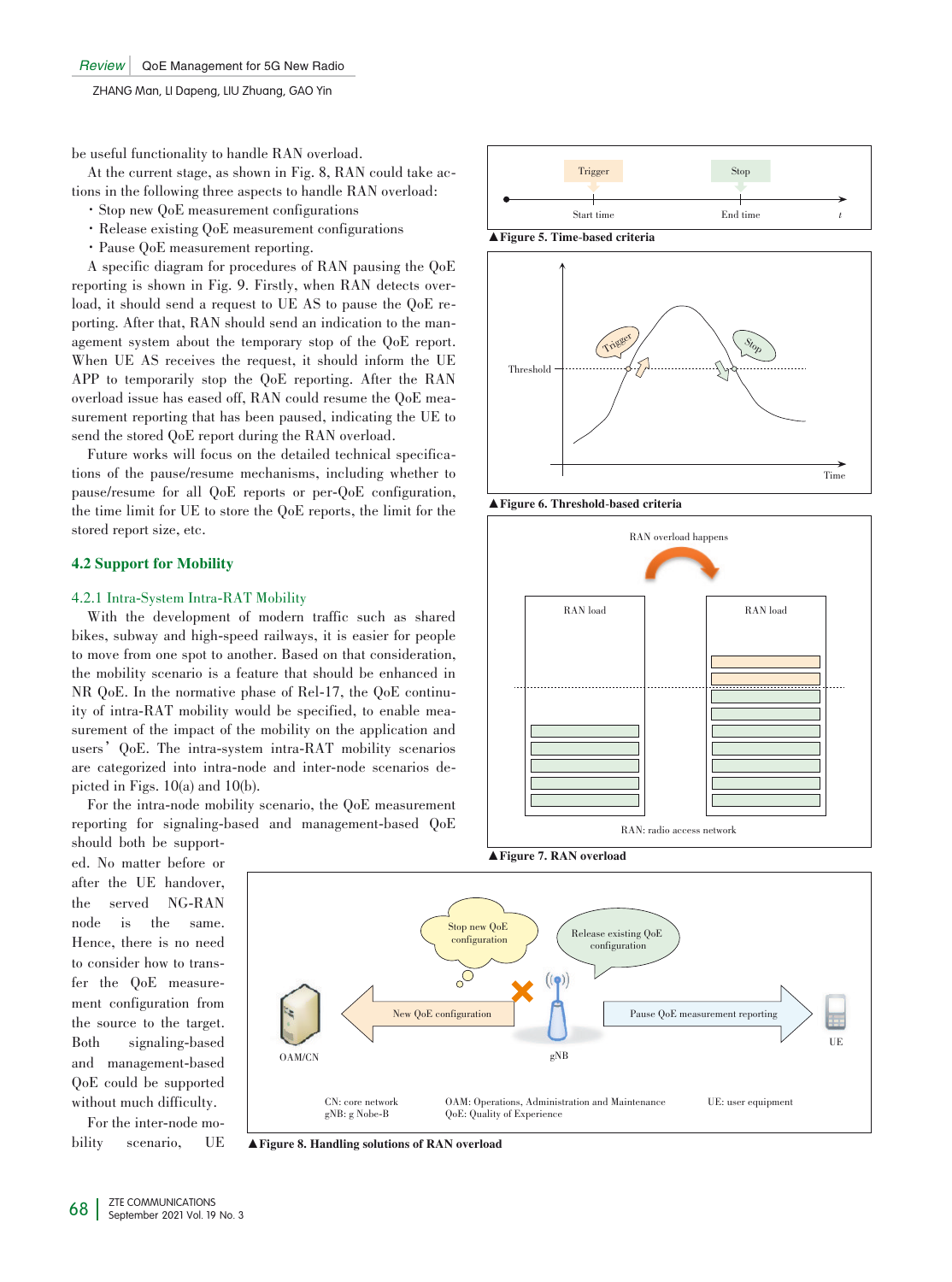

▲ Figure 9. Procedure of handling solutions to RAN overload



▲Figure 10. (a) Intra-node mobility and (b) inter-node mobility

hands over from the source NG-RAN node to the target NG-RAN node. In the case of signaling based QoE, CN can get the QoE measurement configuration, so that the QoE measurement could be transferred by the CN from the source NG-RAN node to the target NG-RAN node via NG interface. In the case of management-based QoE, the CN is not able to get the QoE measurement configuration, which makes it more complicated to transfer the configuration from OAM. Therefore, for the inter-node mobility scenarios, at least signaling-based QoE should be supported, while management-based QoE is to be studied in the normative phase.

The inter-system and inter-RAT mobility would be deprioritized in Rel-17.

#### 4.2.2 Supported RRC State

In NR, the mobility for QoE measurements in RRC\_CON-NECTED state should be supported. As mentioned in the overview that NR QoE takes LTE QoE as a baseline, which uses the trace function to activate the QoE feature. To support mobility for UE RRC\_CONNECTED, the trace function is also utilized in NR QoE. To be specific, the QoE measurement is transferred via the Xn and NG interfaces, with the part of UE application layer measurement configuration IE inside the Trace Activation IE.

QoE measurements in RRC\_INACTIVE and RRC\_IDLE state could be supported for multicast and broadcast service (MBS). To keep the QoE measurement configuration in RRC\_INACTIVTAE state mobility, the UE could fetch the QoE measurement configuration from the node that hosts the UE context. Whether the QoE measurement configuration will be saved after UE goes to RRC\_INACTIVATE state is still not decided. Once UE goes back to RRC\_CON-NECTED state, the QoE measurement configuration which has been stored when UE moves to RRC\_INATCIVATE state might be useful. However, the necessity of doing this has not been confirmed.

#### 4.2.3 Area Handling

There are some requirements that push the design of solutions for area handling. These requirements indicate that both the network side and the UE side could have the ability to check the UEs' location for a specific area requested for QoE measurement collection, which is called geographical filter $ing^{[6, 9]}$ . But one thing to be noted is that if the network side is configured with geographical filtering, the related configuration should not be included in the QoE measurement configuration.

Based on the requirements, there are three possible solutions for area handling:

1) The network is responsible for keeping track of whether the UE is inside or outside the area and configures/releases configuration accordingly.

2) The network is responsible for keeping track of whether the UE is inside or outside the area, and the UE is responsible for the managing and start/stop of QoE accordingly.

3) The UE is responsible for area checking (UE has the area configuration) and the managing and start/stop of QoE accordingly.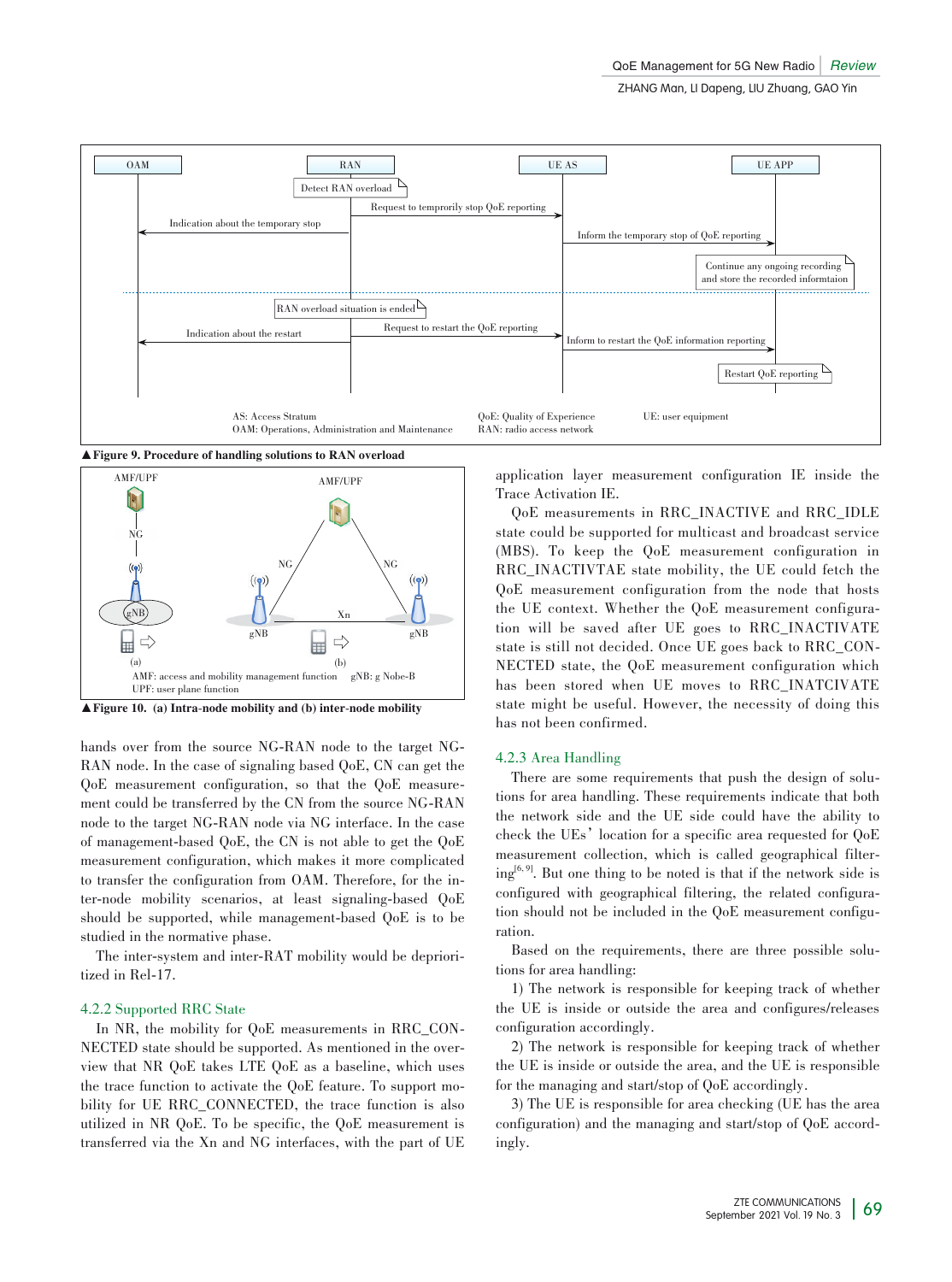## 4.3 RAN Visible QoE

As QoE measurements are transferred as a transparent container to the RAN side, the NG-RAN node cannot get the contents in the QoE measurement report. However, there are cases where RAN is in need of the QoE measurement results (e. g., buffer level) for the optimizations of itself. The QoE measurement information required by RAN could be designed to be visible to the RAN node, which is the so-called RAN visible QoE information.

The QoE metrics which could be visible to RAN are called RAN visible QoE metrics. The RAN visible QoE metrics for the streaming service could be round-trip time, jitter duration, corruption duration, average throughput, initial playout delay, device information, rendered viewports, codec information, etc.<sup>[13]</sup>.

The message flow of RAN visible QoE information reporting is shown in Fig. 11.

1) The NG-RAN node sends the RAN visible  $QoE$  configuration to the UE, which may be sent along with the QoE measurement configuration.

2) The UE receives the RAN visible QoE configuration and/ or the QoE measurement configuration. The UE collects QoE measurement results according to the received configuration and provides the RAN visible QoE report, along with the QoE report container to the RAN.

3) The NG-RAN node reads the RAN visible QoE report and/or forwards the QoE report container to the QoE server accordingly.

## 4.4 Radio-Related Measurement and Information

Since the radio-related measurement technology like MDT has been specified in 5G NR, it is possible that NR QoE could bring the existing mechanisms to do some optimization. Radiorelated measurements and information are accordingly taken into consideration in NR QoE.

Radio-related measurements are measurements on the radio layer, with the purpose of helping networks to further evaluate and improve the QoE. The RAN can trigger radio-related measurement towards certain UE, based on the measurement configuration from the OAM.

Radio-related measurements are strongly associated with

MDT mechanisms in several aspects. Firstly, radio-related measurements could be triggered by using existing mechanisms such as the MDT procedure. Secondly, the collection of radio-related measurements could also be done with the support of MDT<sup>[14]</sup>. Furthermore, the reporting of radio-related measurement is for all types of services that are supported, which include MDT-like measurements and additional measurements related to radio interface. If new radio-related measurements corresponding to currently specified MDT measurements are required for NR QoE management, these additional radio-related measurements will be specified as a part of MDT measurements.

There are some further requirements for radio-related measurements, with respect to application-related measurements. Application-related measurements are only collected when the application is ongoing. Based on this fact, if the radio-related measurements are used for assisting application-related QoE measurements, it is beneficial and efficient if the measurement collection and reporting could start at the same time. If they are configured together, e.g. using the same trace function, or based on timestamps, correlation of the results could be done by post processing<sup>[15]</sup>.

Radio-related information is information other than radio-related measurements, e.g., feature information, mobility history information, or dual connectivity status. Radio-related information may also be collected and reported, aside from radiorelated measurements. Radio-related information may even be reported when radio-related measurements are not triggered over the radio.

One important requirement for radio-related measurement and radio-related information is that, both of them should be aligned and correlated with the QoE report, if they are reported. For example, trace ID could be used to align them with the QoE report.

## 4.5 Per-Slice QoE

With the application of slicing, the same service type could use different slices. Therefore, QoE measurements for each service type are not enough for the QoE management, while per-slice QoE is needed.



▲Figure 11. RAN visible QoE message flow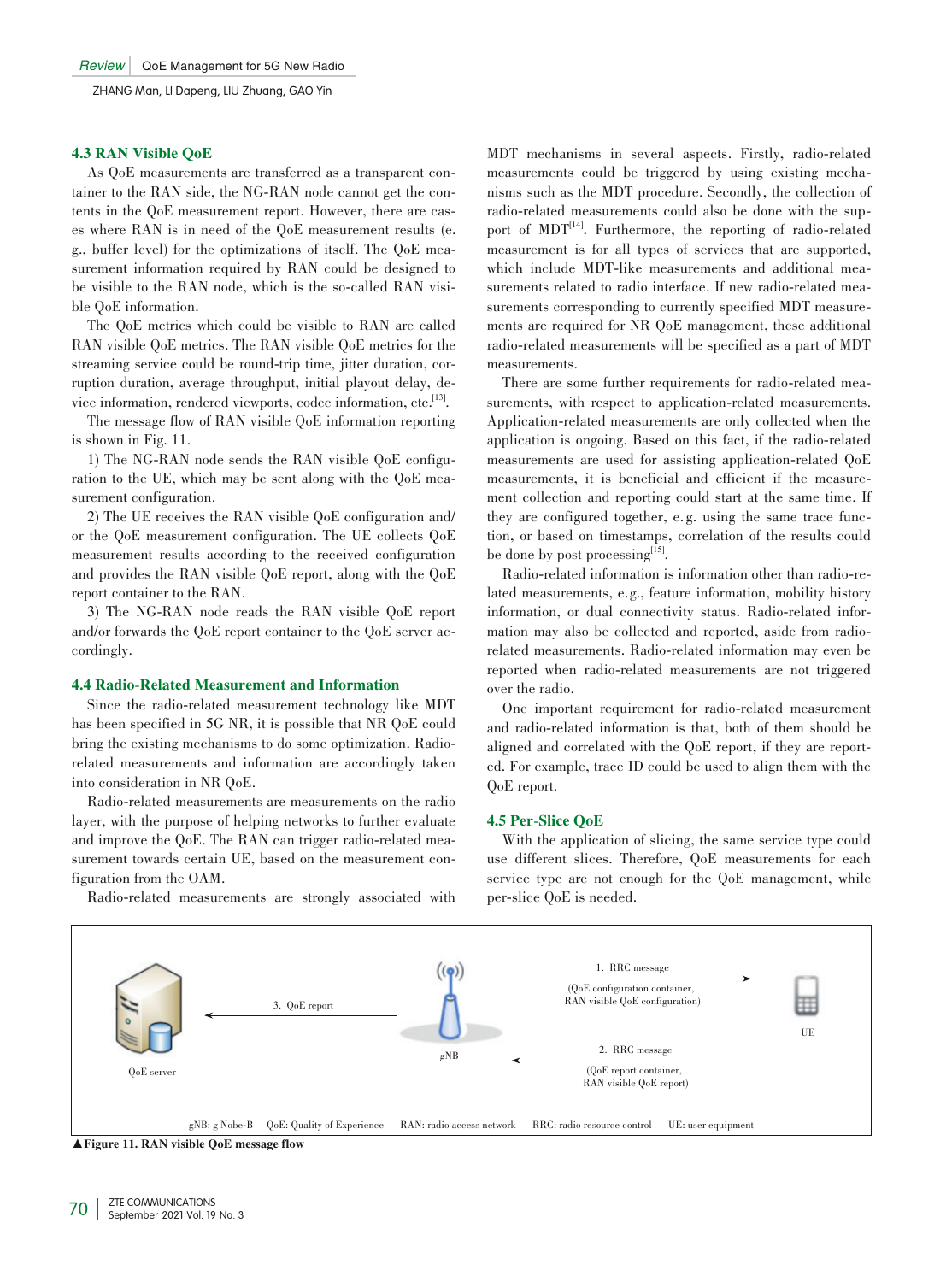As shown in Fig. 12, there are three scenarios concerned by  $3GPP$  at the current stage<sup>[16]</sup>:

· Scenario 1: different service types using different slices (e. g., UE1 & UE2)

· Scenario 2: different service types using the same slice (e. g., UE 1 & UE3)

· Scenario 3: the same service type using different slices (e. g., UE2 & UE3).

Three solutions $^{[16]}$  are approved for per-slice QoE measurement, with details left to be discussed in the future.

Solution 1: RAN is responsible for mapping slice scope to protocol data unit (PDU) session list. After UE sends the report with Slice ID, RAN could remap the PDU session ID back to Slice ID. The whole procedure is shown in Fig. 13.

Solution 2: UE is responsible for mapping Slice Scope to QoE report. Whether the application layer or AS layer performs the mapping can be discussed at the normative stage. The whole procedure is shown in Fig. 14.

Solution 3: RAN is responsible for mapping the Slice ID to QoE measurements, with the Slice ID included in the QoE measurement configuration. The whole procedure is shown in Fig. 15.

For all solutions mentioned above, Slice Scope is outside the<br>QoE configuration container. configuration container. When it comes to the mobility scenario, for signaling-based QoE, Slice Scope (e.g. list of single-network slice selection assistance in‑ formation) should be transmitted to the target gNB during mobility. For management-based QoE, Slice Scope can be clarified at the normative stage.

# 5 Conclusions

This paper provides the current



▲ Figure 12. An example of different scenarios



▲Figure 13. Procedure of Solution 1



▲ Figure 14. Procedure of Solution 2